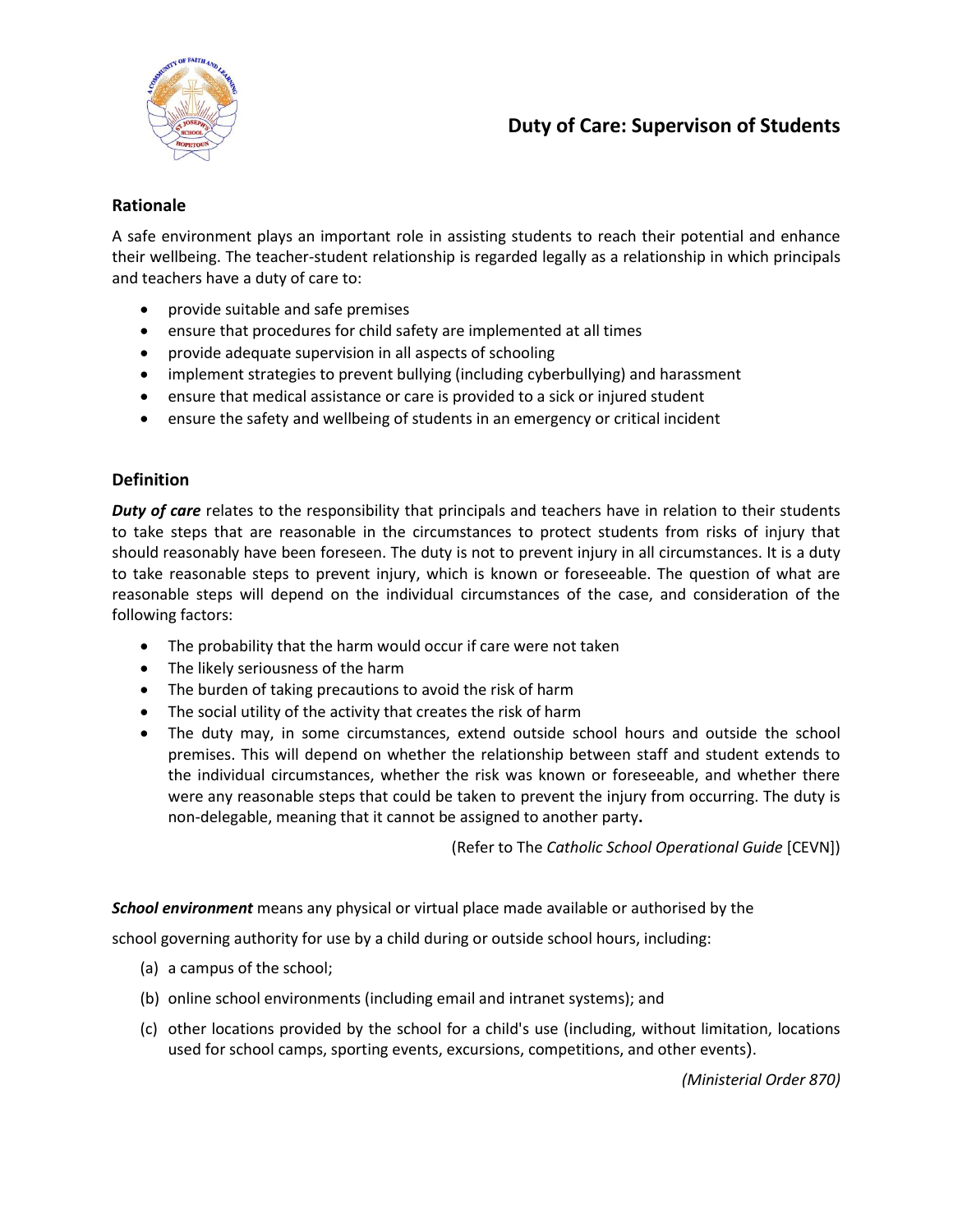## **Policy Statement**

St Joseph's School provides effective student supervision and care to ensure that students are in safe environment at all times.

### **Principles**

- Learning within a safe environment plays an important role in student outcomes and sense of wellbeing.
- Principal and teachers must take reasonable steps to ensure the safety of student and others within the school environment.
- Clear procedures and processes that are consistently applied are important in ensuring high standards of duty of care at all times.
- The school will comply with all diocesan and legislation requirements for child safety outlined in the Child Safe standards (Ministerial Order 870) including reasonable precautions to prevent the abuse of a child by an individual associated with the school while the student is under the care, supervision or authority of the school.
- Effective strategies that ensure the safety and care of all students are implemented. This includes appropriate measures for younger students, students with disabilities or students at risk.
- All staff have a responsibility to take reasonable steps to prevent potential injury to students and others.
- Strategies are implemented, as required, for specific students such as students with disabilities and age levels to ensure that the environment is safe for all students.

### **Implementation**

### **Playground Supervision**

The principal is responsible for ensuring that students are adequately supervised before and after school and during recess & lunch times. This will involve designating areas in the yard, and developing a roster for staff to supervise students in the designated area for the time indicated on the roster. The roster will be made available to all staff and be displayed in the staffroom and any short-term changes will be recorded on the staffroom whiteboard.

All teachers are required to do yard duty according to a designated roster for before and after school and at recess & lunch times.

Teachers who are rostered for duty are responsible for remaining in the designated area until the end of the break period, or until replaced by a relieving teacher, whichever is applicable.

### *Yard Duty Teachers*:

- are expected to move around the area rather than remain static in the one position.
- should be alert and vigilant to what is happening in the yard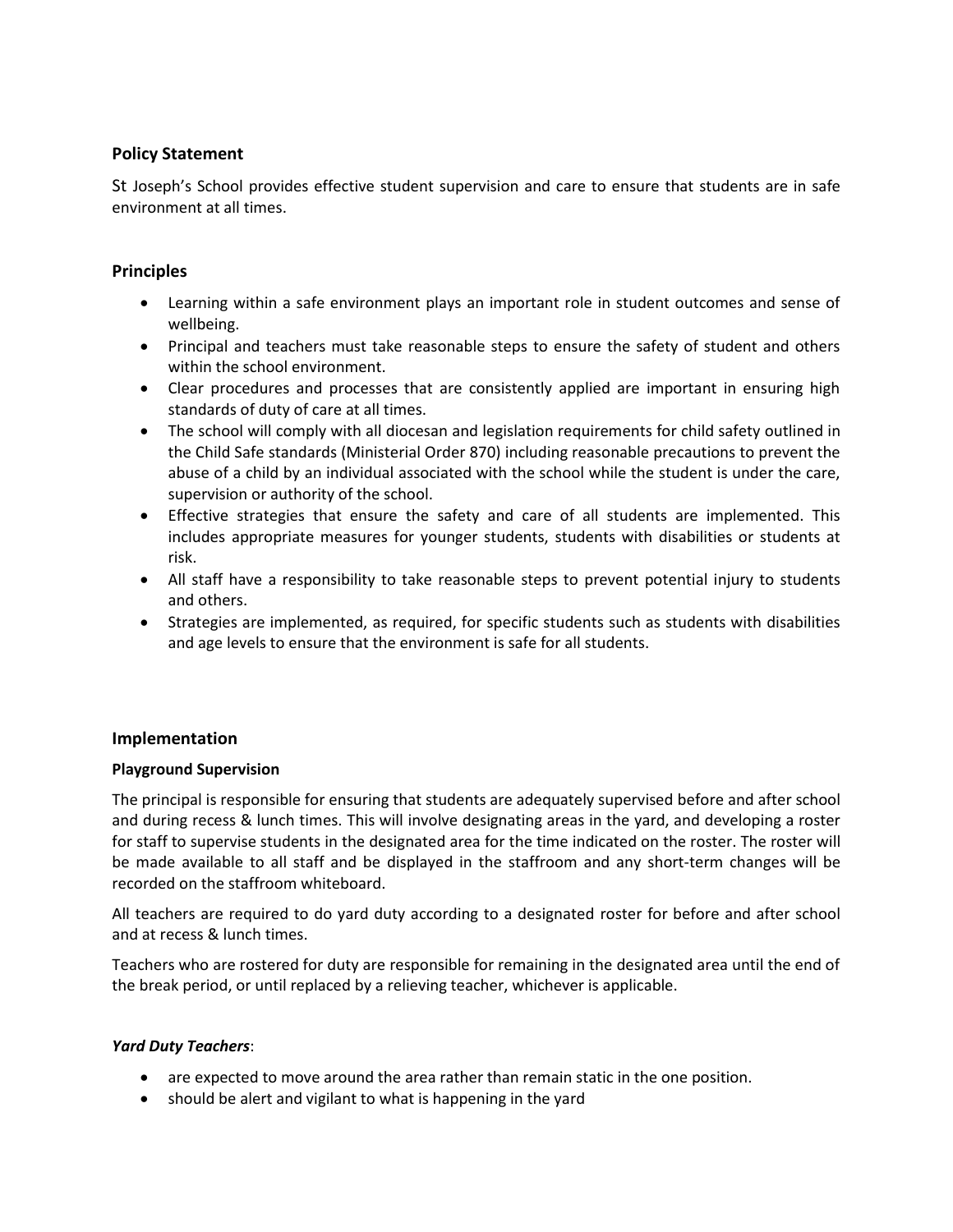- are not permitted to carry hot drinks while on duty unless in a travel mug
- ensure that students' behaviour is safe, sensible and fair and consistent with school expectations and rules
- act as role models in demonstrating safe behaviour, for example, in wearing Sunsmart hats.
- intervene if potentially dangerous behaviour is observed in the yard
- enforce behaviour standards and implement logical consequences for breaches of safety rules (see Bahaviour Management Policy)
- ensure that students who require first aid assistance receive it as soon as practicable
- record any incidents in the incident book and if required, follow up with classroom teacher and parent
- take preventative steps. If any safety issue is indentified, such as faulty playground equipment. The area of concern is to be closed for student use and reported immediately to the administration office.

If a relieving duty teacher does not arrive for yard duty, the teacher currently on duty should contact the administration office by sending a student with a message, but should not leave the designated area until a reliving teacher has arrived in the designated area.

If the supervising teacher is unable to conduct yard duty at the designated time, the principal is to be contacted to ensure that alternative arrangements are made.

If a student leaves the school grounds without authorisation the principal is contacted and the parents will be informed immediately.

If the supervising teacher needs to leave yard duty during the allocated time, the teacher must contact another teacher to relieve them but should not leave the designated area until a relieving teacher has arrived in the designated area.

## *Designated Yard Duty Areas*

At St Joseph's school the designated yard duty areas are:

- adventure playground
- oval
- basketball court
- $\bullet$  cubby
- lunch area

### *Inclement or Hot Weather*

If the weather is unsuitable for outside play, students will be supervised in their classrooms. On these occasions the teacher on duty supervises students in both rooms; the adjoining door must always remain open and the duty teacher must stand in the open doorway where they can see into both classrooms.

In the event of hot weather, the temperature and wind conditions will be taken into account.

The principal or delegate will determine when students are to remain inside at recess & lunch times. If students are out on yard at recess times and before school and the weather becomes inclement, yard duty teachers are to ask students to move to the classrooms.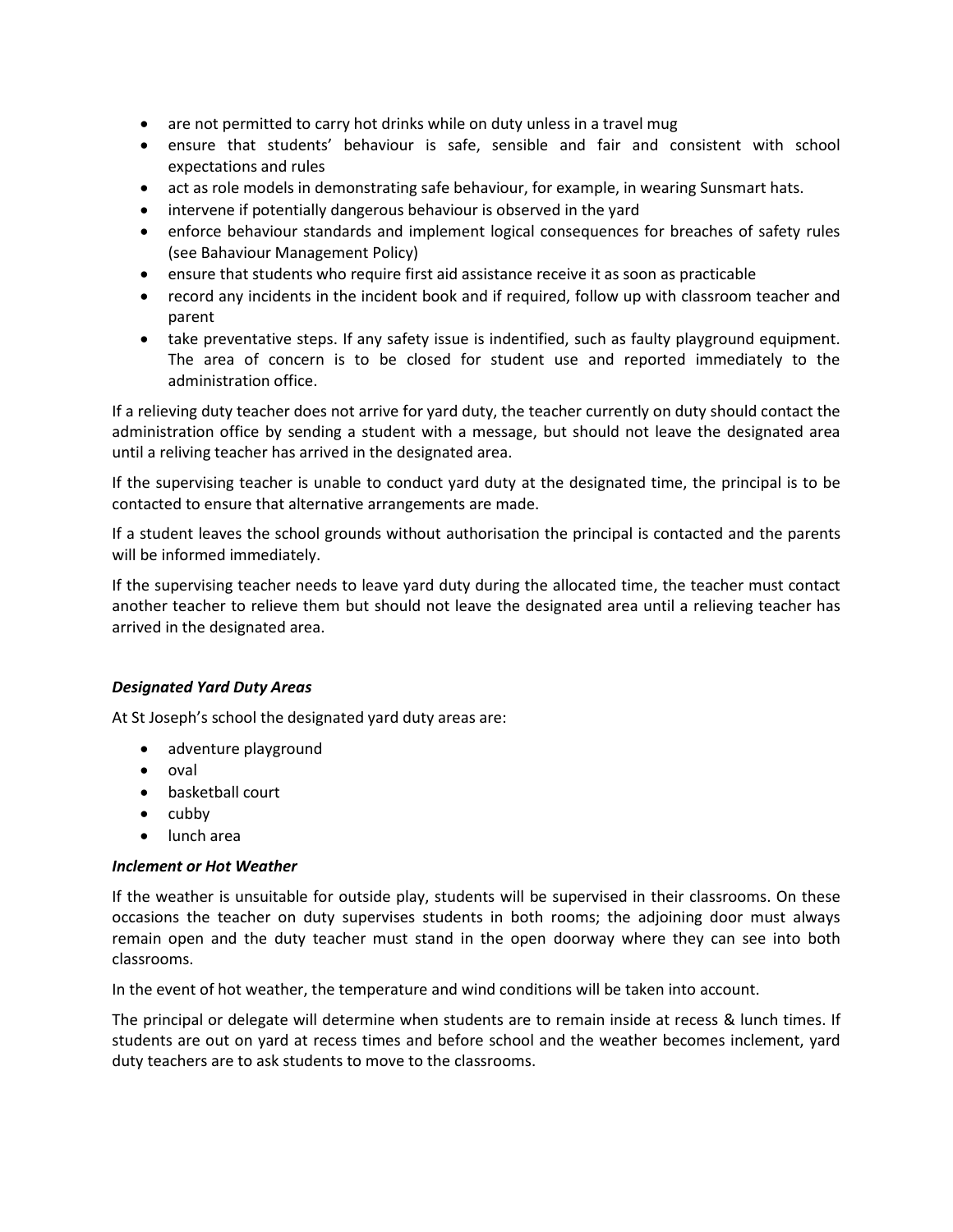A yard duty teacher may need to contact the administration office to check awareness of changed weather conditions.

### **First Aid** (see Student Care and Health Policy)

Yard duty teachers using supplies in first aid bag treat minor injuries. Students may in some cases need to walk with the teacher or sit in a designated area for a short time. The teacher will need to assess if further treatment is required.

In the event of a student requiring additional first aid, the student will be sent to the first aid room with another student. The yard teacher will give the injured student a first aid card (in first aid bag). A staff member will be on duty in the first aid room.

If a student requires an Epipen then the teacher must contact the administration office immediately and ask that it be brought to the teacher to administer (or student to self-administer).

If a student is injured and should not be moved or requires emergency assistance, the yard duty teacher is to ring 000 for assistance and then contact administration office.

#### *Before School and After School*

Students are not permitted in school grounds before 8.30am and must have left the school grounds by 3.30pm.

If a parent (or other authorised person) drops off or otherwise arranges for a student to be on the school premises before supervision commences at the beginning of the day the Principal will, as soon as practicable, follow up with the parent to

- advise of the supervision arrangements before school
- request that the parent make alternate arrangements

If a parent (or other authorised person) has failed to collect the student after school, the next steps may include some or all of the following:

- attempting to contact the parents
- attempting to contact the emergency contacts
- contacting the Victoria Police (local police station) and/or the Department of Human Services (Child Protection) to arrange for the supervision, care and protection of the student

Parents will be informed in the Parent Handbook and reminded in the school newsletter of the designated supervision times.

Students who arrive late or leave early will be signed in / out at the school office. The administration officer will maintain a record of late arrivals and early departures.

#### *Classroom Supervision*

The classroom teacher has ultimate responsibility for the supervision of all students in their care. The classroom at all times must be a safe learning environment. This duty cannot be delegated to learning support officers, external education providers, parents, volunteers or students undertaking Initial Teacher Education (ITAs). In addition, no student should be left unsupervised outside the classroom as a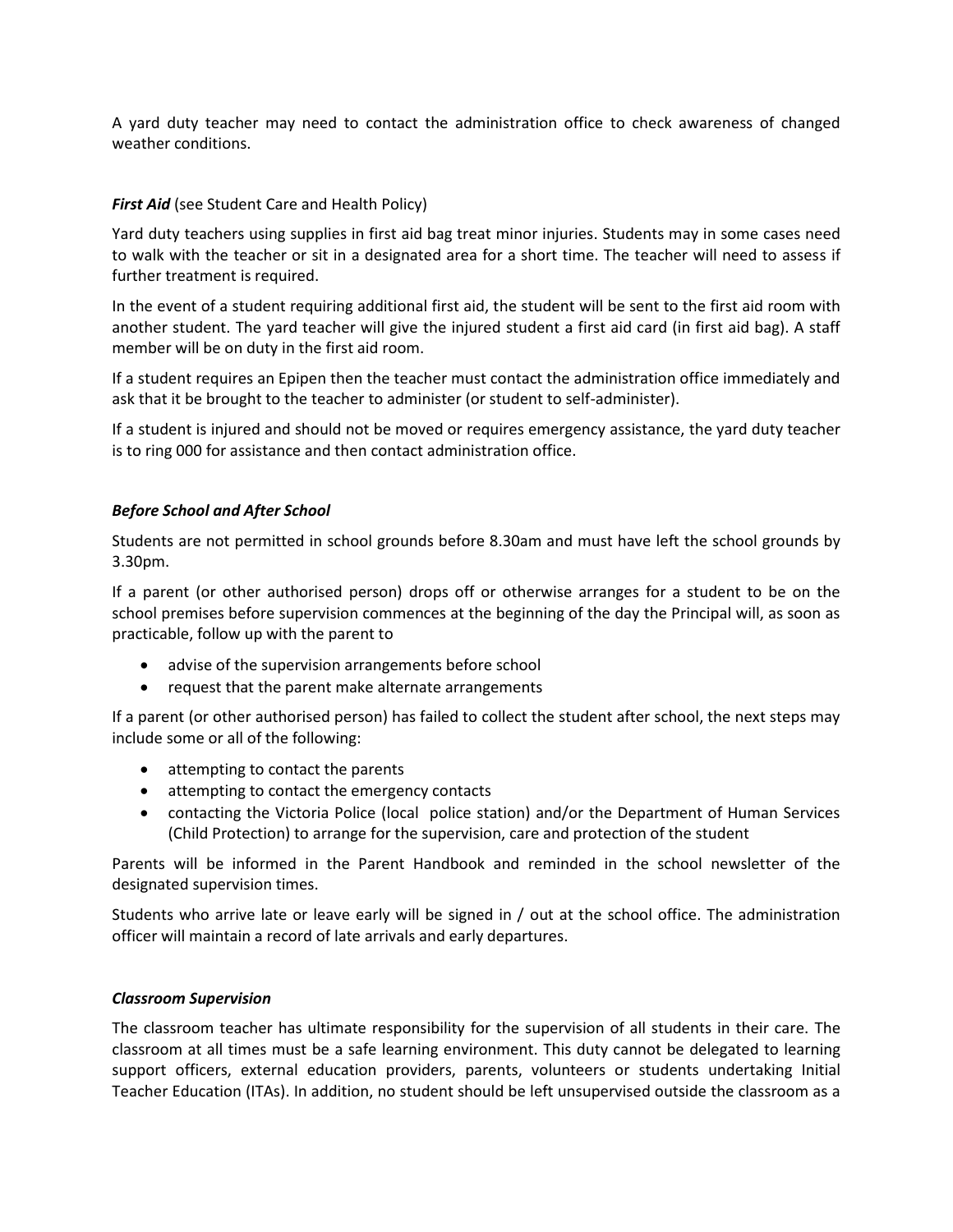withdrawal consequence for misbehaviour. Withdrawal from the classroom is only to occur in accordance with the school's Behaviour Management Policy.

In order to provide a safe learning environment classroom teachers:

- must be organised and implement learning experiences that addresses all students' needs
- interact regularly and positively with students in the classroom
- ensure a consistent communication and response to expectations and student responsibilities
- Inform and regularly remind students of acceptable internet and social media use (See Digital Technology Policy)
- be vigilant and respond appropriately to any incidents of bullying and harassment
- are proactive in reporting any defects in the maintenance register or safety concerns to the occupational health and safety officer and take immediate steps to ensure the issue does not pose a risk to students and others
- be consistent in their implementation of the Behaviour Management Policy
- implement the processes for Child Safety Standards and Mandatory Reporting
- attend to student injuries/illness according to the Student Care and Health Policy

If a teacher needs to leave the classroom at any time during a lesson, the teacher should contact the administration office. The teacher should then wait until alternate supervision is being provided prior to leaving the classroom.

Teachers are required to be in attendance at the student line up area, if not on yard duty supervision, before the start of day bell rings at 8.50am and at end of recess & lunch times.

Teachers will not dismiss students earlier than 3.10 pm-the end of day finish time.

Students will not be allowed to remain in rooms without direct teacher supervision.

### *Volunteers*

St Joseph's welcomes volunteers to assist school activities such as assisting in the classroom, maintenance, excursions and camps. St Joseph's school implements the *CECV Guidelines on the engagement of volunteers in Catholic schools* available at [http://www.cecv.catholic.edu.au/getmedia/14f0d67b-fb34-48eb-bd2c-0a32688b1a96/Volunteer-](http://www.cecv.catholic.edu.au/getmedia/14f0d67b-fb34-48eb-bd2c-0a32688b1a96/Volunteer-Guidelines.aspx)[Guidelines.aspx.](http://www.cecv.catholic.edu.au/getmedia/14f0d67b-fb34-48eb-bd2c-0a32688b1a96/Volunteer-Guidelines.aspx)

St Joseph's School volunteers will:

- have completed a Volunteer Application Form and undertaken a screening process as outlined in the CECV Guidelines on the engagement of volunteers in Catholic schools
- have participated in an induction of relevant school policies and procedures including Child Safety Standards and their role as a volunteer
- have a current Working with Children Check (WWCC) and if required, a National Police Records Check (Police Check)
- be under the supervision of the classroom teacher at all times when engaged in learning activities
- be under the supervision of the principal or delegate at all times when engaged in activities that have little or no student contact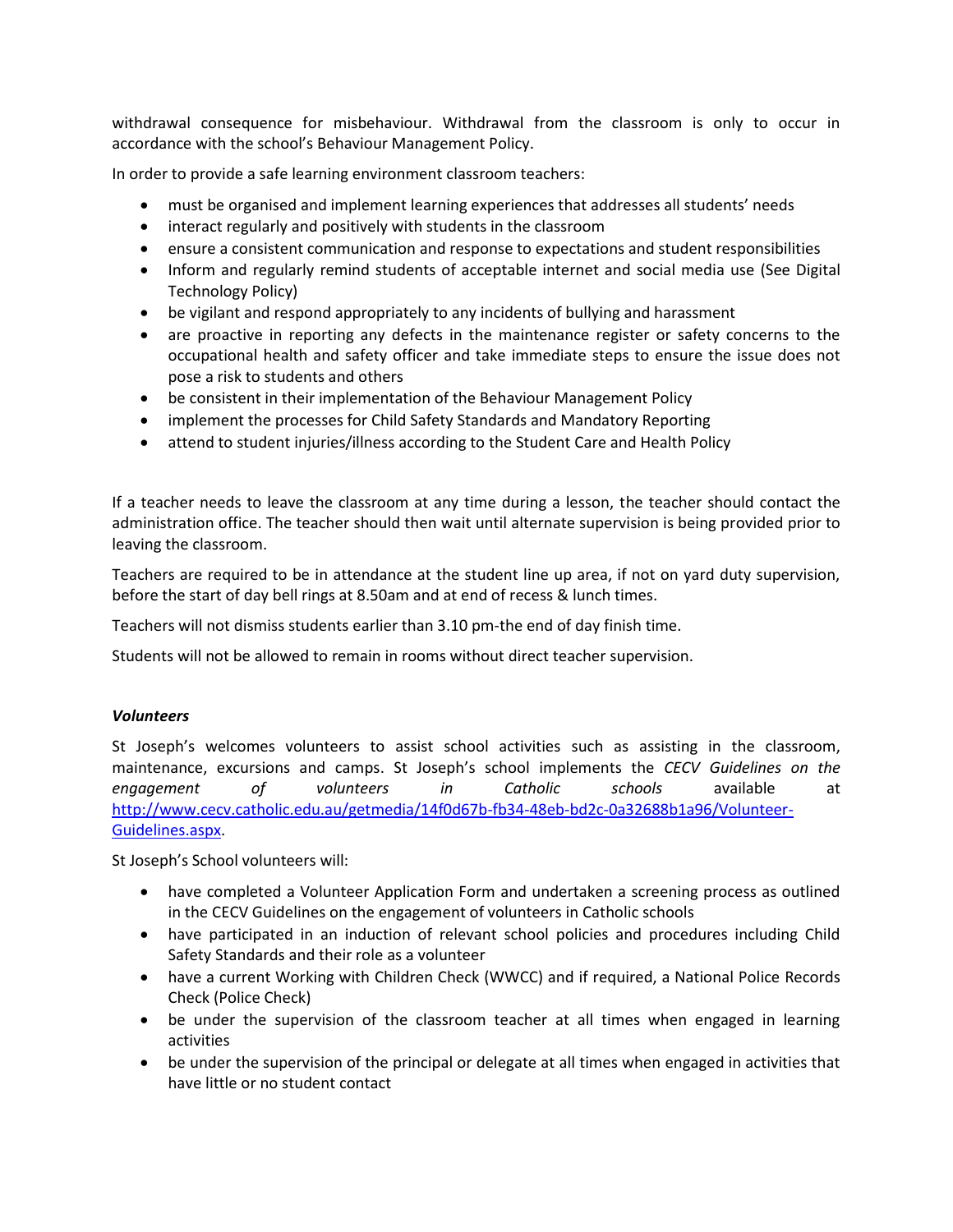### *Incursions*

Incursions are in school experiences in which a visitor such as a speaker or instructor is invited by the teacher due their experiences or expertise to share their knowledge and skills with the students in a one-off session.

Incursion visitors:

- must sign the visitor's book at the administration office on arrival and when exiting the school.
- must respect the vision, mission, ethos and code of conduct of the school
- should not be responsible for supervising students
- have a current Working with Children Check (WWCC) and if required, a National Police Records Check (Police Check)

Classroom teachers must:

- closely supervise the visitor at all times including accessing facilities such as staffroom and staff toilets and must not have access to student personal information or use student toilets
- ensure that the visitor conducts the session in a safe manner and the content, equipment or resources used are also suitable and safe for students in a Catholic school.

Teachers must complete the school incursion form before the commencement of the activity. This form is filed in the school document management system and includes:

- Date and time of activity
- Teacher and Class
- Learning goal and outcomes
- Visitor name and background (relevant to the learning focus)

### *External Providers*

External providers are contracted by the school to provide a service. This can include learning and teaching services, another school, health professionals, information technology technicians or trades peoples such as electricians or plumbers. St Joseph's School follows the *CECV Guidelines on Engagement of External Contractors in Catholic Schools* to ensure the school meets its duty of care in providing a safe environment for students including procedures for Child Safety Standards. The guidelines are available at [http://www.cecv.catholic.edu.au/getmedia/a099f220-2e9a-4b5a-9147-8f11e49a28d1/Contractor-](http://www.cecv.catholic.edu.au/getmedia/a099f220-2e9a-4b5a-9147-8f11e49a28d1/Contractor-Guidelines.aspx)[Guidelines.aspx](http://www.cecv.catholic.edu.au/getmedia/a099f220-2e9a-4b5a-9147-8f11e49a28d1/Contractor-Guidelines.aspx)

All external providers must have a current Working with Children Check (WWCC) and if required, a National Police Records Check (Police Check)

### *Student Learning and Wellbeing*

Where an external provider is used to provide specialised learning and teaching such as a series of drama lessons, the students will be under the supervision of the classroom teacher if the provider does not have a current Victorian Institute of Teaching (VIT) teacher registration. A current WWCC will be required.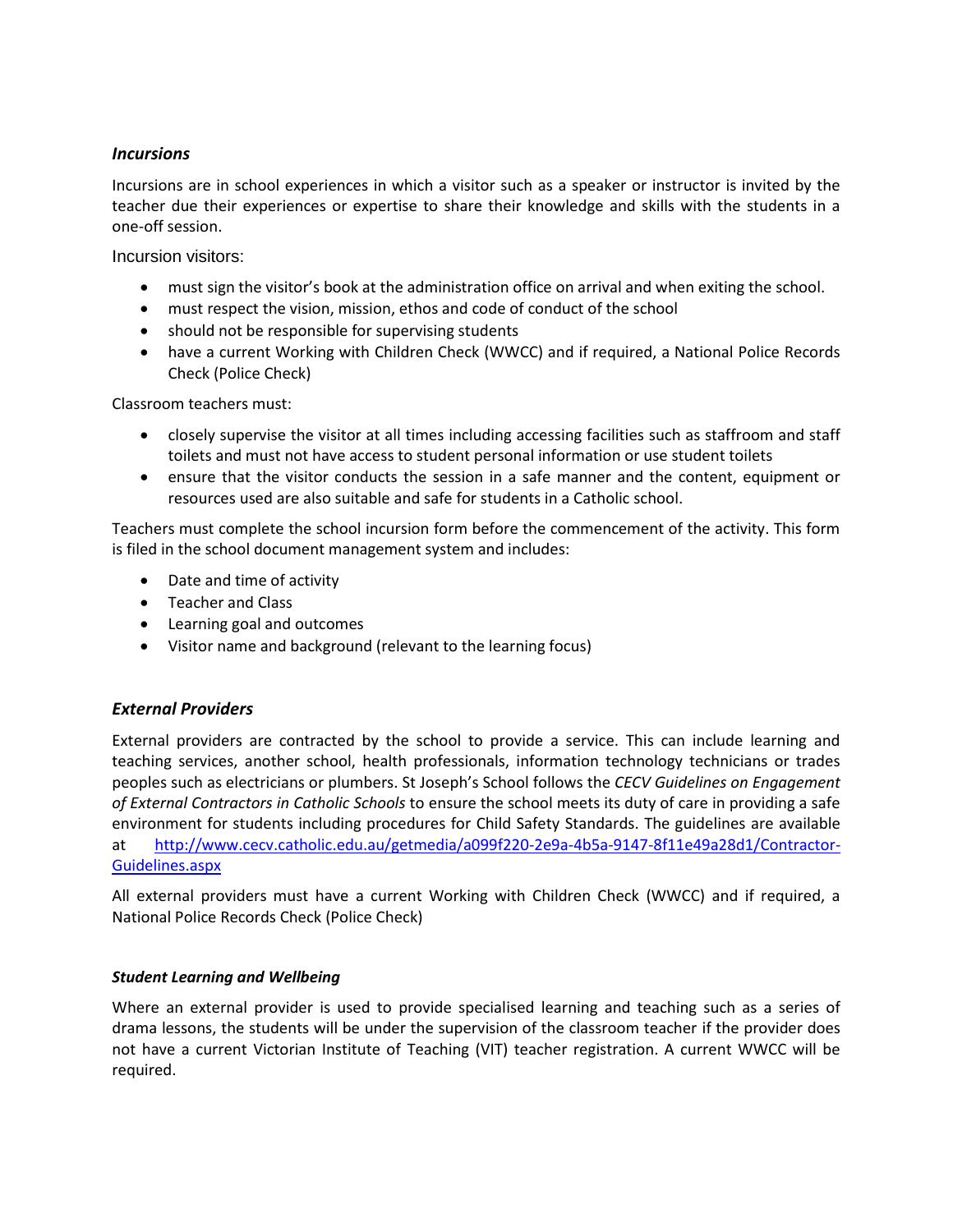The external provider will complete an induction on relevant school policy and procedures before commencing.

The classroom teacher will monitor and supervise the lessons and report any concerns to the principal.

In the case of specialised teacher from an external provider that has current VIT registration:

- The principal will determine whether classroom teacher supervision and assistance is also required during the learning sessions
- The Memorandum of Understanding (MOU) with the external provider will outline their responsibilities including duty of care. It is also the responsibility of the external provider to check the credentials of the person assigned to St Joseph's School and other requirements outlined in the MOU
- The principal will also check with VIT the registration, proof of identity before the external provider arrangement commences
- The specialised teacher from an external provider will participate in an induction on school policy and procedures including duty of care before commencing teaching at the school.
- The principal or delegate will be responsible for monitoring and ensuring that the teachers from the external provider follow school policy and procedures.

Teacher with VIT Permission to Teach are required to be supervised by a registered teacher at all times.

The school will at times engage eternal agencies to provide services such as chaplaincy or health professionals. These services may require one to one contact with students without direct supervision. These providers will require a WWCC and proof of identity and will be inducted in school policy and procedures before commencing and will be monitored by the principal or delegate.

External contractors such as IT technicians and trades people will be engaged by the school and will have no or limited contact with students. The processes to be followed are outlined in the *CECV Guidelines on Engagement of External Contractors in Catholic Schools*. The principal or delegate will ensure that these procedures are followed as well as occupational health and safety procedures.

All external providers or contractors (i.e staff who are delegated by the external provider to provide a service to the school) regardless of the service they provide, must have a current WWCC and undertake an induction process.

### *Offsite Activities*

An offsite activity includes any excursion, camp (including study camps), interstate or overseas tour, holiday trip or off-campus activity such as attendance at a sporting fixture. It does not include work experience programs.

Offsite activity staff are teachers, Learning Support Officers, ITAs, volunteers (who have been approved as a school volunteer), campsite staff and specialist instructors who will supervise the students.

The principal must ensure that students participating in offsite are appropriately supervised and that effective planning for the activities and location facilities meets student-learning needs within a safe environment.

A site specific Emergency Management Plan (EMP) must be completed. The plan must provide details for the school's response to managing bushfire risk when conducting an offsite plan. EMPs must be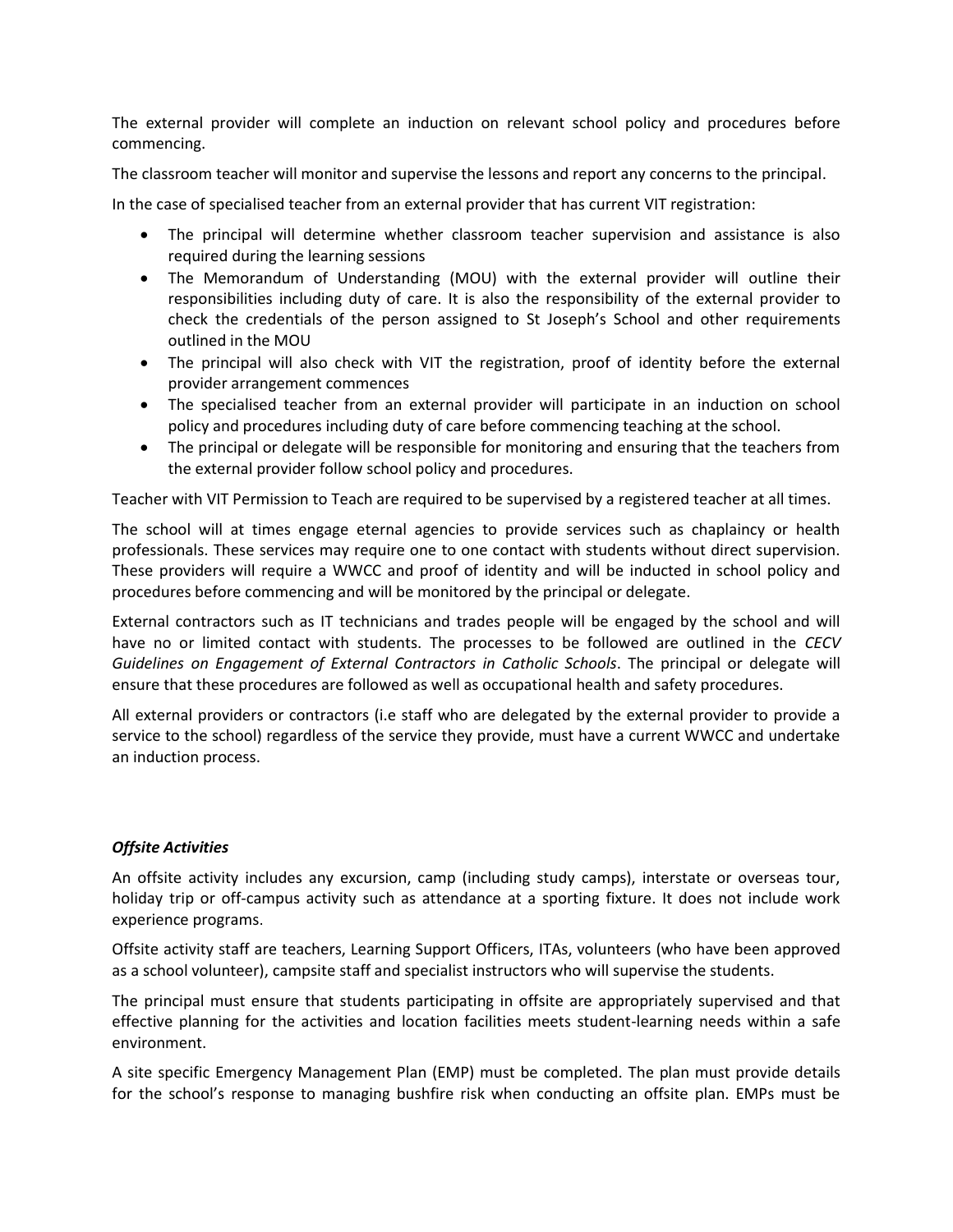reviewed annually and immediately after any significant incident. The offsite activity leader (in some instances may be the classroom teacher in the case of a single class at a offsite event) must liaise with the principal (responsible for emergency management plans and procedures) after any incident or concerns regarding the EMP, location, external provider procedures and the surrounding environment.

The offsite activity leader must complete the Offsite Activity Checklist located in CEVN/emergency management and carry a copy of the EMP with them at all times during the offsite activity. It also provides links to other requirements such as for swimming and water sports, excursion staff and emergency management plans. The checklist must be provided to the principal for approval at least one month before the actual activity. The offsite activity leader should familiarise themselves with the checklist as soon as an offsite activity is being considered. The checklist should always be accessed online as changes are made to the document from time to time. The *Catholic School Operational Guide* (CEVN) also provides advice on duty of care. A contingency plan should be considered during the bushfire season.

On arrival at the offsite activity, the offsite activity leader conducts an evacuation drill and adjust EMP after consultation with staff and students.

The *Schools Policy and Advisory Guide* provides minimum requirements for staff-student ratios. These requirements must be checked for each offsite activity on the Guide's website at <http://www.education.vic.gov.au/school/principals/spag/safety/Pages/staffing.aspx> including the *DET Safety Guidelines for Education Outdoors* as changes are made to the requirement from time to time.

The principal will determine whether additional staff are required (ie more than the minimum ratio) taking into account the:

- experience, qualifications and skills of staff
- age, maturity, past behaviour and physical characteristics and learning requirements of the students
- size of the group
- nature and location of the excursion or camp
- nature of activities to be undertaken
- requirements for Level 2 and Level 1 first aid staff

The offsite activity leader must ensure that the offsite activity staff are inducted on the procedures and expectations that are outlined in the Checklist and that the activity has been entered on the Catholic Schools Student Activity Locator (SAL) which is available on CEVN/emergency management.

### **School Emergency Management Plan** (see Emergency Management Plan)

It is responsibility of all staff to familiarsze themselves with the Emergency Management Plan (EMP) and ensure that students understand the procedures to be undertaken in an emergency. This includes familiarization of the assembly location area/s.

Staff members will have specific roles and responsibilities.

Each learning area and all other rooms will have a copy of the EMP on the wall at each door. Year level rooms will have a class list.

Teachers will need to keep a copy in their classroom of student requirements such as those requiring asthma puffers. This may not be accessible in an emergency. It is important that student health and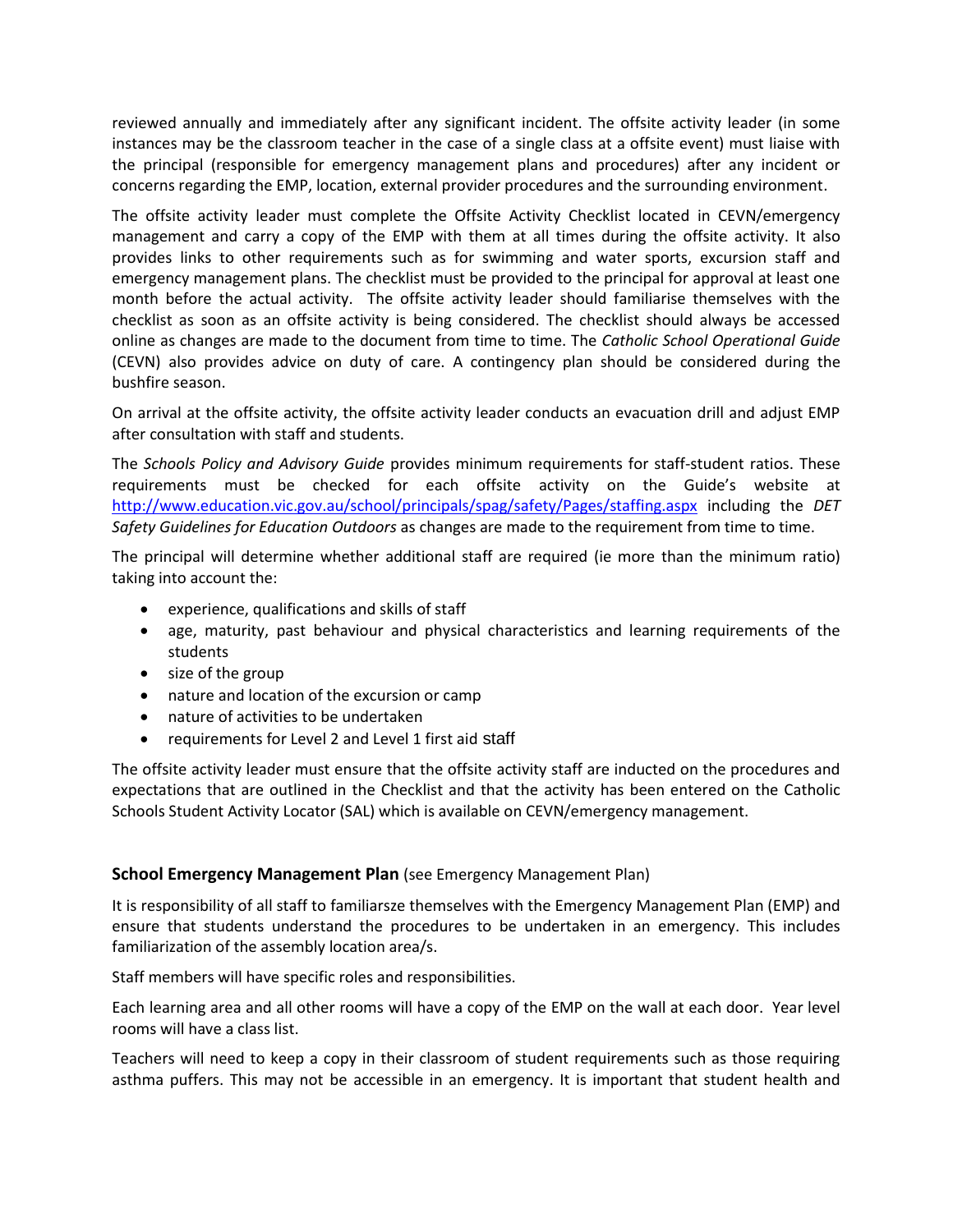medical information is kept confidential according to the privacy laws and not on display in the classroom (unless parents have requested information to be openly available).

All teachers are expected to participate in practice evacuation procedures.

#### **Critical Incidents** (see Critical Incident Plan)

All staff need to familiarise themselves with the Critical Incident Plan and ensure that they communicate as soon as possible any critical incident to the principal or teacher in charge (if principal is not available).

### **Environmental Hazards**

All staff must advise the school office immediately of any safety issues in the school environment such as presence of unauthorized persons or potential environmental hazard such as broken steps or faulty equipment. It may require a staff member to place a barrier, wait for assistance or ask a person to leave the school. The staff member will need to follow up with the Principal to ensure that environmental hazards have been addressed.

### **Communication**

The principal has the responsibility for ensuring that any new staff to the school are familiarised with the school's policy and its implementation and all staff are made aware of any changes to the policy and procedures. The policy will be available on the staff intranet and procedures in the Staff Handbook.

At the beginning of each school year staff will clarify the school policy as a group and review its implementation expectations. Staff will be informed of any changes during the year to requirements at staff meetings and staff bulletins. Staff will also use student incident data to assist in providing effective duty of care. This will also include related policy and procedures such as emergency management and critical incidents.

Teachers will remind students of yard expectations and procedures, processes for first aid and inclement or hot weather at the beginning of the year and as required. Teachers will remind, as required, students of expectations and processes while on an offsite activity.

Teachers must always be proactive in monitoring student safety and report any concerns to the principal or the occupational health and safety officer.

Parents will be informed of times when playground supervision will be provided and that no formal supervision of the playground occurs outside those hours. Parents will also be informed of bus arrangements (ie students from other schools will use the same bus) and that students will only be supervised while getting off the bus in the morning and while waiting and getting on the bus in the afternoon. This will be communicated to parents at the beginning of the year, reminders in school newsletter at regular intervals and Parent Handbook. The policy will be available on the school website.

Parents are encouraged to report any safety concerns to the child's teacher who will forward the information to the relevant person.

Parents will be provided with communication regarding the supervision of students on offsite activities. This information will be part of parent information and consent form for the activity.